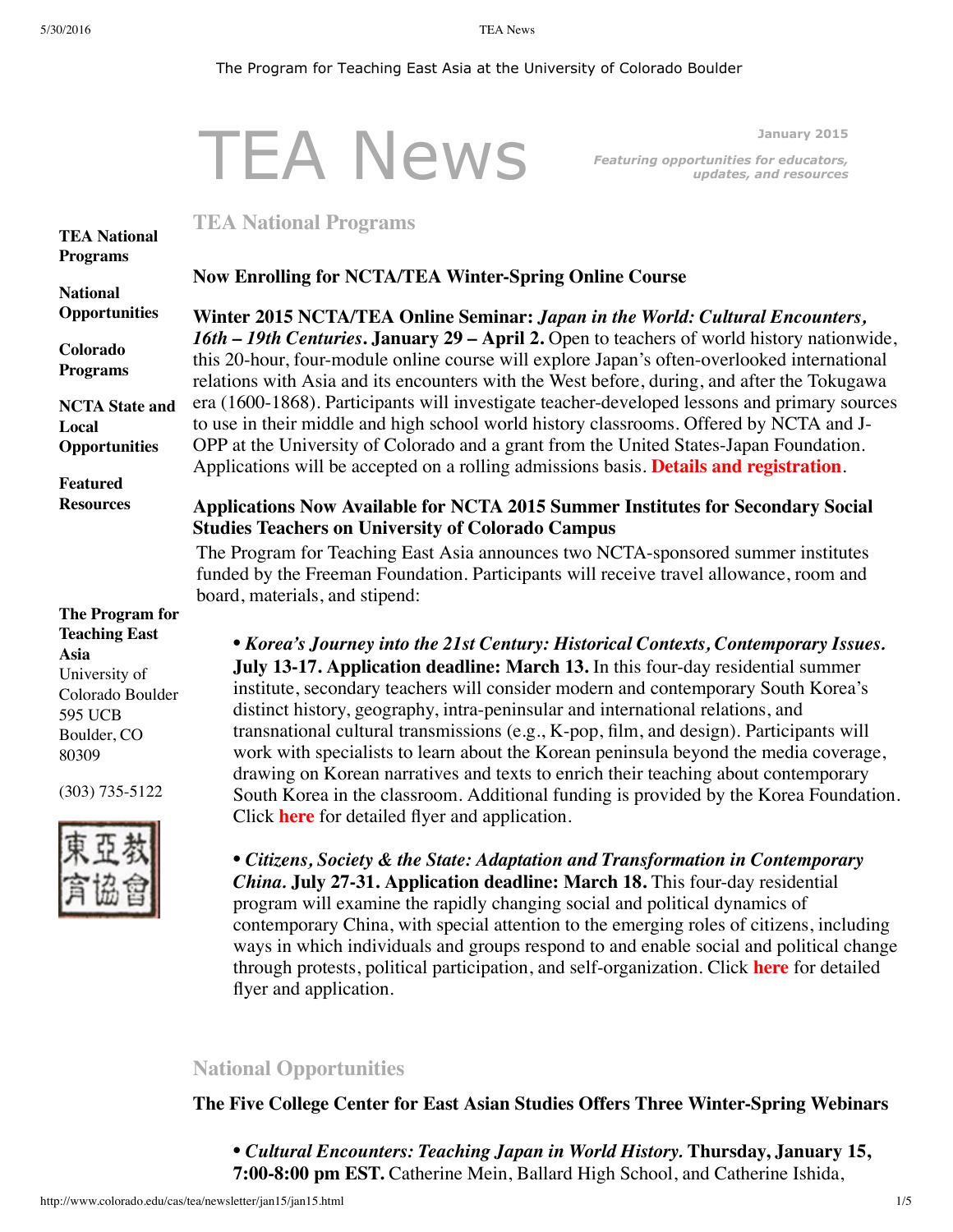5/30/2016 TEA News

Program for Teaching East Asia at the University of Colorado, will introduce three lessons that explore Japanese encounters with and approaches and responses to the global developments of Buddhism along the Silk Roads, the Mongol empire, and modernity. To register, click **[here](https://attendee.gotowebinar.com/register/4881293229654418434)**.

• *The Art of Taiwanese Puppet Theater***. Thursday, February 5, 7:00-8:00 pm EST.** Dr. Robin Erik Ruizendaal, Director of Lin Liu-Hsin Puppet Theatre Museum in Taipei, will present this webinar. To register, click **[here](https://attendee.gotowebinar.com/register/5292689798876068354)**.

• *The Great Wave of Hokusai and the Great Wave of 3-11: Japanese Artists' Responses to Nature.* **Wednesday, April 15, 7:00-8:00 pm EDT.** This topic will be presented by Willamarie Moore of the Museum of Fine Arts Boston. To register, click **[here](https://attendee.gotowebinar.com/register/4135220713692853762)**.

**Keizai Koho Center Offers Study Tour to Japan. June 28 – July 10 (tentative dates). Application deadline: Sunday, February 15.** The Keizai Koho Center will select 25 fellows (middle or high school teachers, curriculum supervisors, college faculty who train preservice teachers) to travel to Japan to learn about the Japanese economy, culture, and history. Upon return, participants will be expected to develop lesson plans. For more information, visit the **[website](http://www.us-japan.org/programs/kkc/k2015/index.html)** of the program coordinator, the Japan-America Society of Pennsylvania.

**NEH Institute to Focus on** *Literatures, Religions, and Arts of the Himalayan Region***. July 5 – August 1. Application deadline: Monday, March 2.** This four-week summer institute, to be held on the campus of the College of the Holy Cross in Worcester, MA, will engage K-12 educators in studying religion, history, art, geography/ecology, literature, and politics of the Himalayan region. For more information, click **[here](http://college.holycross.edu/projects/himalayan_cultures/)**.

<span id="page-1-0"></span>**Applications Now Available for the 2015 NCTA** *Teaching East Asian Literature in the High School* **Workshop. July 12-17. Application deadline: Monday, March 9.** The East Asian Studies Center at Indiana University is now accepting applications for its 17th annual workshop for high school teachers of English and world literature. The workshop, held on the campus of Indiana University Bloomington, features scholarly presentations on the literature and history of China, Japan, and Korea, as well as strategy sessions led by master teachers. For questions, contact **[Cathy](mailto:leigao@indiana.edu) Gao**. For more information and to apply, click **[here](http://www.indiana.edu/~easc/outreach/educators/literature/index.shtml)**.

**Choices Program Offers Summer Institute on** *The Middle East in Transition***. July 13-17. Application deadline: Monday, March 16.** This Choices Leadership Institute will immerse participants in the Choices approach to teaching contested international issues and provide opportunities to exchange ideas with teacher colleagues. For more information and an application, visit the Choices **[website](http://www.choices.edu/pd/institutes/institute-2015)**.

**U.S. Department of State and IREX Announce Availability of Applications for the 2015 Teachers for Global Classrooms Program. Application deadline: Wednesday, March 18.** Teachers for Global Classrooms Program is a year-long professional development program designed to help experienced elementary and secondary teachers prepare students for the globalized world. The program includes an online course, a symposium in Washington, DC, an international field experience, and more. For more information and to apply, click **[here](http://www.irex.org/application/teachers-global-classrooms-tgc-american-teachers-application-information)**.

**Global Exploration for Educators Organization (GEEO) Offers Summer Study Tour of China. June 28 – July 18.** GEEO is offering a three-week travel program to China, open to all educators. The tour includes Beijing, Xi'an, and other cities, as well as the Panda Research Center, Tiger Leaping Gorge, and other sites. For more information, including costs, visit the GEEO **[website](http://www.geeo.org/tours/China/)**.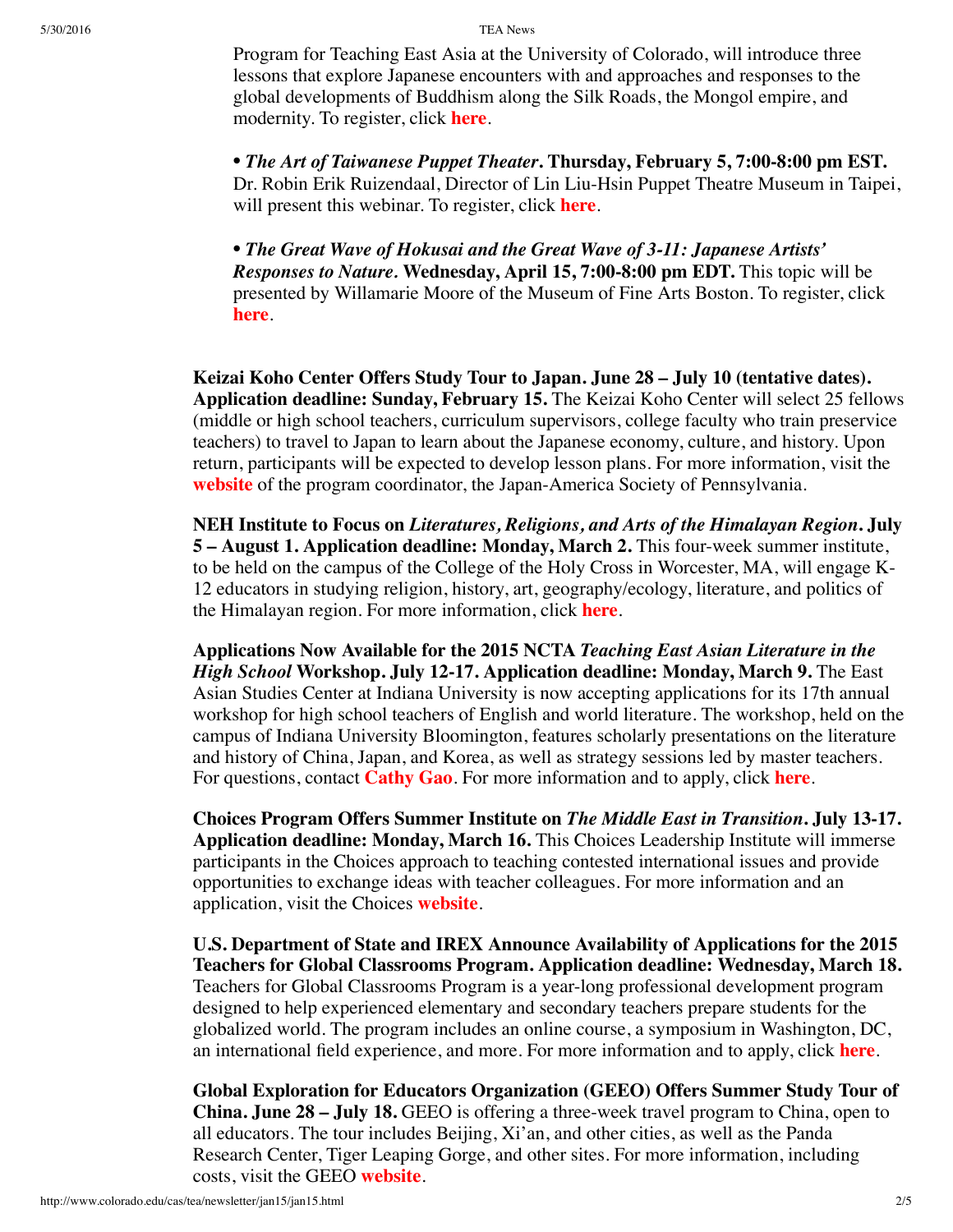## *Previously Announced National Opportunities*

<span id="page-2-0"></span>**2015 NCTA Alumni National Study Tour to Japan:** *Extending the Message of Peace Education from Japan to the United States.* **Tentative dates: June 24 – July 7. Application deadline: Monday, February 2.** This study tour is sponsored by the NCTA National Coordinating Site at the Five College Center for East Asian Studies (FCCEAS). Alumni—from any state—of the National Consortium for Teaching about Asia (NCTA) program who have successfully completed a 30-hour NCTA course in any format (classic seminar, online seminar, summer institute) are eligible. Ten K-12 educators will be selected for the program. The goal of this study tour is to learn about peace education in Japan and to use the knowledge acquired to develop implementation strategies for use in U.S. schools. Participants will visit Hiroshima, Nagasaki, and Kyoto and will visit museums dedicated to peace and peace education, meet with Japanese teachers and students, and learn from scholars and others involved in peace efforts in Japan. For detailed information on the study tour and an application, click **[here](https://www.fivecolleges.edu/fcceas/2015-study-tour)**. If you have questions, **[email](mailto:aprescott@fivecolleges.edu)** or call Five College Center for East Asian Studies, 413-585-3751.

<span id="page-2-1"></span>**Two NCTA Summer 2015 Study Tours to China and Japan. Application deadline: Friday, February 6.** Open to teachers who have completed a 30-hour NCTA class, either online, in a classroom, or in a summer institute setting. Two study tours are offered: Study Tour #1: June 13 – July 1; Study Tour #2: July 4 – July 22. Program cost: \$1500. Each program is designed to provide practical experience in both China and Japan to help NCTA alums strengthen curriculum on East Asia in their school districts. These study tours are sponsored by the NCTA National Coordinating Site at Asia for Educators (AFE), Columbia University. Selection is competitive. Please see full details and application instructions at the AFE **[website](http://www.columbia.edu/itc/eacp/ncta-columbia/studytours/index.html)**.

*Tomodachi Japan Society Junior Fellows Leadership Program.* **July 6-27. Application deadline: Friday, January 16.** The Junior Fellows Leadership Program is a culturally immersive learning and leadership experience that takes place primarily in Japan. Students stay with a host family in the Tokyo area while going to school and visiting historical sites around Japan. Students currently in grades 9-11 and who possess strong leadership skills are eligible to apply. Program cost: \$3500. For more information and to apply, click **[here](http://www.japansociety.org/programs/education_family/programs_for_students/japan-society-junior-fellows-program)**.

**Primary Source Is Offering Three Asia-Related Courses This Winter.** From January 21 – March 24, Primary Source will be offering an online credit-bearing course, *Japan and the World: Historical and Cultural Developments (5th Century – Present)*. A second creditbearing online course, *The Enduring Legacy of Ancient China*, will run the same dates. Both are open to all K-12 educators; cost is \$450 per course (plus fee for graduate credit) for teachers whose schools are not Primary Source partners. On February 3, the organization is presenting a webinar from 7-8 pm EST, focusing on *Medieval Japan and Medieval Europe: Compare and Contrast*. Free and open to all educators. For more information, visit the Primary Source Programs for Educators **[page](http://www.primarysource.org/for-educators)**.

**Applications Are Now Available for the Elgin Heinz Outstanding Teacher Award 2015. Application deadline: Thursday, February 5.** The Elgin Heinz Outstanding Teacher Award recognizes exceptional pre-college teachers who further mutual understanding between Americans and Japanese. Two awards are given annually—one for humanities teachers and one for Japanese language teachers. The awards are named in honor of a pioneering educator in the effort to help Americans understand Asia. Educators may apply on their own or be nominated by someone else. For more information, visit the United States-Japan Foundation's **[website](http://us-jf.org/guidelines/elgin-heinz-teacher-award-eligibility-requirements/)** or contact David Janes at **[djanes@us-jf.org](mailto:djanes@us-jf.org)**.

**Explore Korean History, Culture, Contemporary Issues, and Korean Americans at the**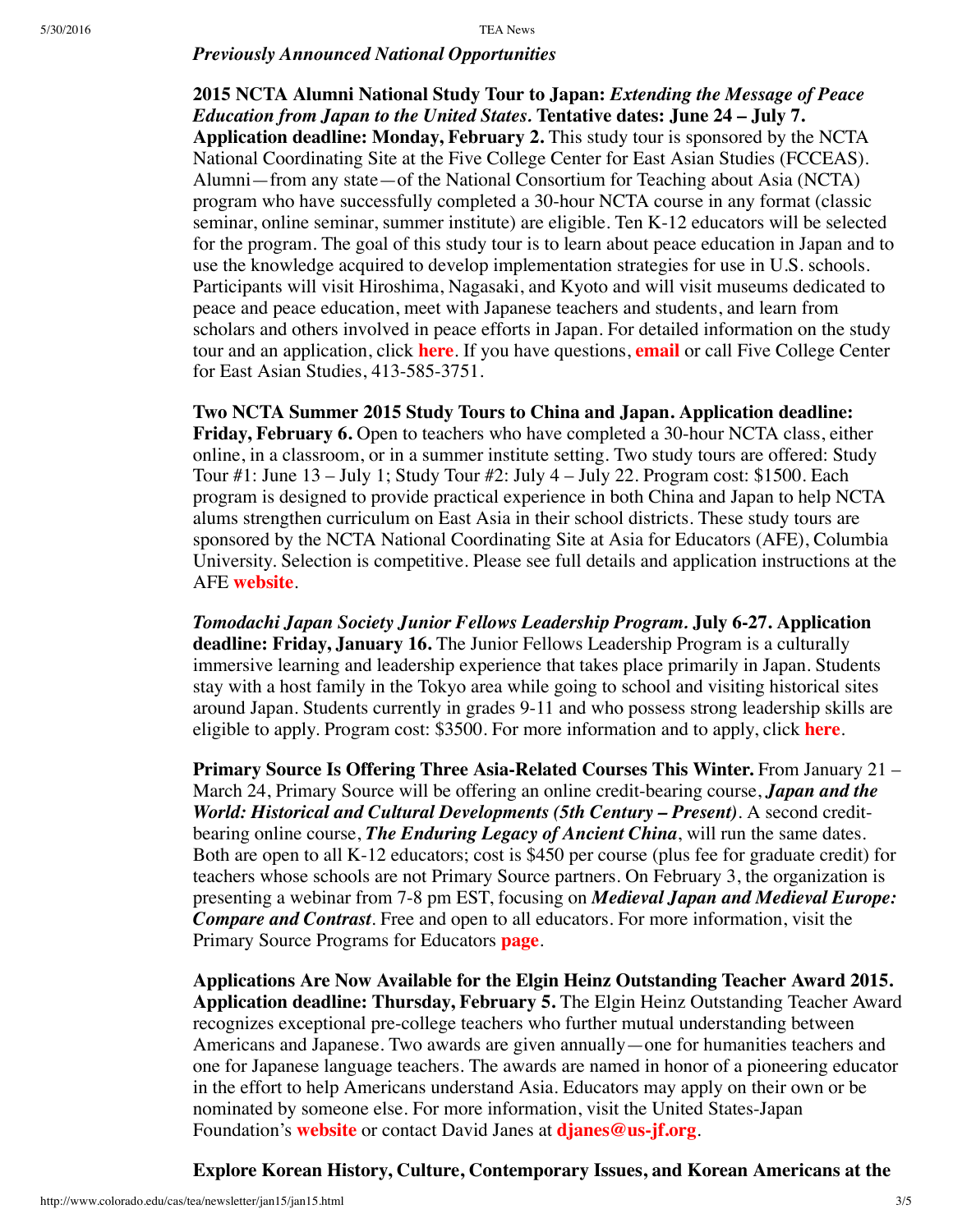5/30/2016 TEA News

**USC-KAFE Summer Seminar for K-12 Teachers. July 12-17.** This collaborative program of the Korea Academy for Educators (KAFE) and USC Korean Studies Institute is sponsored by the Korea Foundation and held on the USC campus. Successful applicants will demonstrate interest in learning about Korean history and culture and the ability to create lessons based on what they learn. Fellowships will cover travel expenses, hotel, and some meals. For more information, visit the KAFE **[website](http://www.koreaacademy.org/)** or email **[daniel@koreaacademy.org](mailto:daniel@koreaacademy.org)**.

### <span id="page-3-0"></span>**Colorado Programs**

**World Denver and Lockheed Martin Sponsor Talk on** *The Asia Pacific Security Landscape***. Wednesday, January 28, 5:30 – 7:15 pm.** Following a reception, Admiral Dennis C. Blair, former Director of National Intelligence, will present a talk on Asia Pacific security and engage in a Q&A session with the audience. The event will be held at the Hilton Garden Inn Downtown (1400 Welton St., Denver). Cost is \$20 for WorldDenver members, \$35 for nonmembers. RSVP by January 23 to **[Jan@WorldDenver.org](mailto:Jan@WorldDenver.org)**.

#### *Previously Announced Colorado Programs*

**The Choices Program, in Collaboration with TEA and NCTA, Is Offering a Workshop on** *Engaging Students in International Issues: The Choices Approach***. Saturday, February 15, 8:30 am – 3:30 pm.** This workshop, presented by Choices Teaching Fellows Michelle Van Sickle and Rebekah Nesbitt, will engage teachers in learning the Choices approach to teaching about contested international issues through work with two Choices units: *China on the World Stage: Weighing the U.S. Response* and *U.S. Immigration Policy in an Unsettled World.* Cost for the program is \$145; a limited number of scholarships are available for preservice teachers. Enrollment is limited. Click **[here](http://www.choices.edu/pd/workshops/co-2015.php)** for more information and to register.

**Denver Museum of Nature and Science Hosts** *Traveling the Silk Road* **Exhibit. Through May 3.** This exhibit, organized by a multi-national group of museums spearheaded by the American Museum of Natural History in New York, features artifacts from the 5,700-mile trade route that stretched from China to the Middle East and Roman Empire. For more information about the exhibit, visit the DMNS **[site](http://www.dmns.org/traveling-the-silk-road/)**.

# <span id="page-3-1"></span>**NCTA State and Local Opportunities**

**East Asian Studies Center at Indiana University Announces Three NCTA Seminars.** During winter-spring 2015, the NCTA National Coordinating Site at the East Asian Studies Center at Indiana University will host face-to-face seminars in Chicago, IL; Minneapolis-St. Paul, MN; and New Albany, IN. For more information, click **[here](http://www.iu.edu/~easc/outreach/educators/seminar/index.shtml)**.

**FCCEAS Announces Four NCTA 2015 Seminars.** The Five College Center for East Asian Studies is sponsoring four NCTA seminars in winter-spring 2015. The seminars will be held in Buffalo, NY; Burlington, VT; Southbury, CT, and Marion, MA. For more information or to register, click **[here](https://www.fivecolleges.edu/fcceas/)**.

See listing for **2015 NCTA Teaching East Asian Literature in the High School [Workshop,](#page-1-0) 2015 NCTA Alumni [National](#page-2-0) Study Tour to Japan,** and **NCTA Summer 2015 Study Tours to [China-Japan](#page-2-1)** under National Opportunities for additional NCTA programs currently accepting applications. The Featured Resources section below also includes a new online set of resources from NCTA.